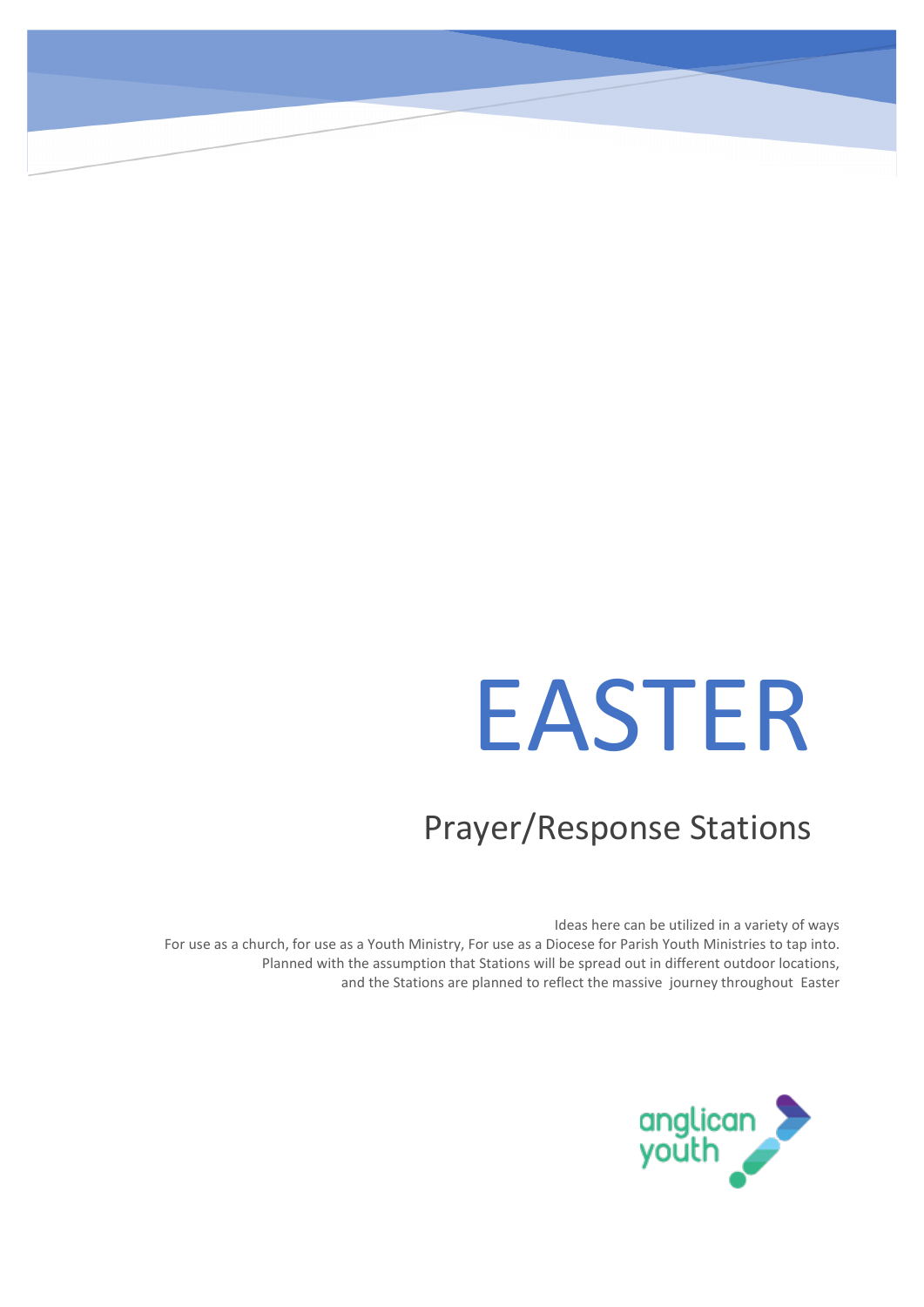### **STATION 1**

### **ANXIETY – PEACE**

*Check out Matthew 26 vs 38-39*

Jesus knew what it was to be riddled with anxieties, stress, fears He knew first-hand about feeling overwhelmed and in those biggest moments He modelled handing them over to God

*In the Sand trays use a stick to write words or draw pictures that symbolise the things that are overwhelming, as you do this pray and hand them over to God just like Jesus did in Gethsemane as He prayed. At end of time by tray slide ruler over words, pictures and watch the sand reset.*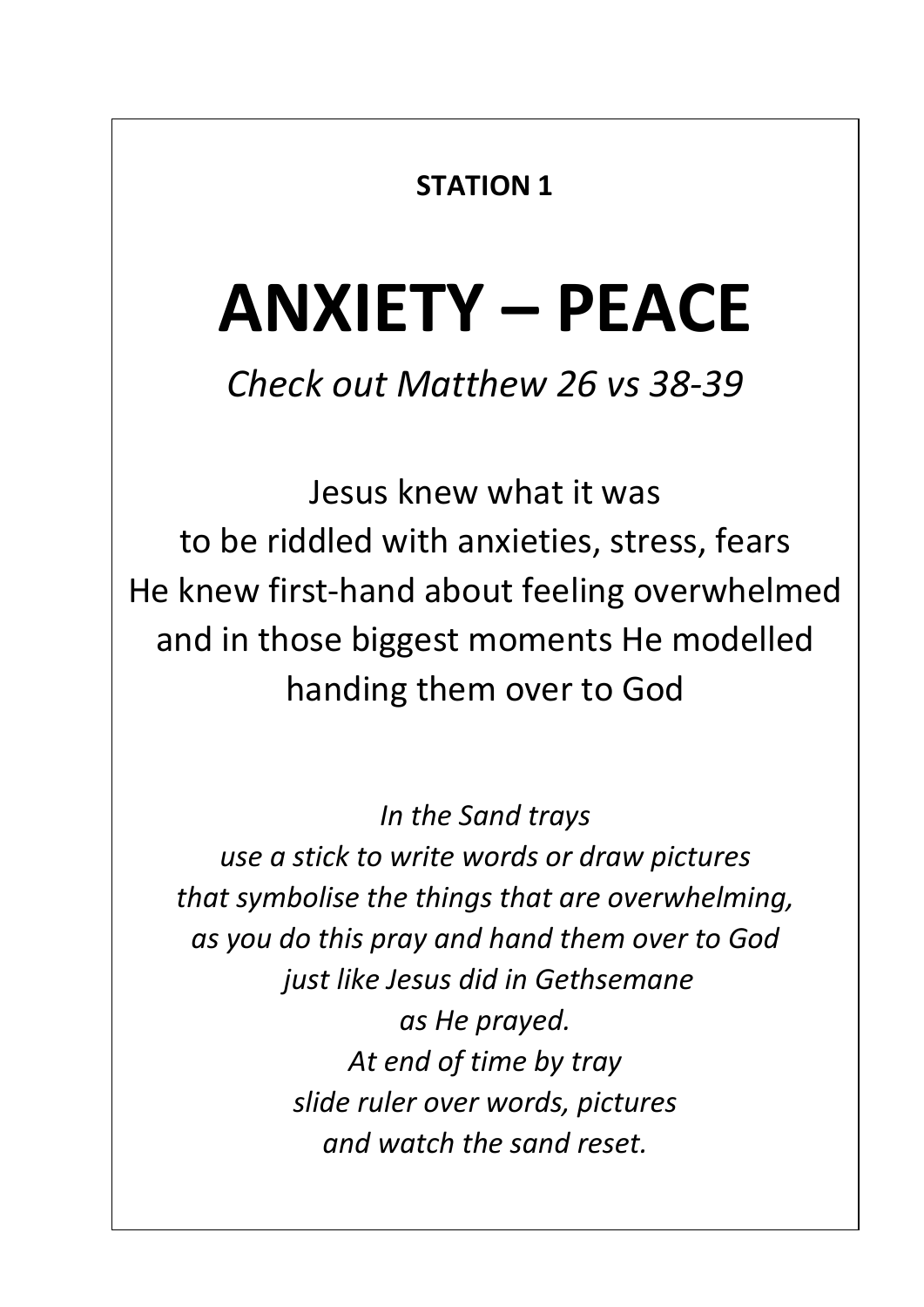#### **STATION 2**

### **LET DOWN BY OTHERS**

### *Check out Matthew 26 vs 36,37, 40-45*

Jesus was really distressed and was trying to get ready for what was coming up for him. He asked 3 of these closest to journey with Him, be with Him, pray with Him What did they do? They fell asleep!! Not once but 3 times!!!

*Take a moment, Read the passage Reflect on Jesus being let down by people that He trusted and was doing life with. Think through moments in your life. When that has happened to you? If you are up for it and if it would be helpful write their initials on POST-ITS or write a letter to God about those moments Pop them in an envelope and take them to Station 3*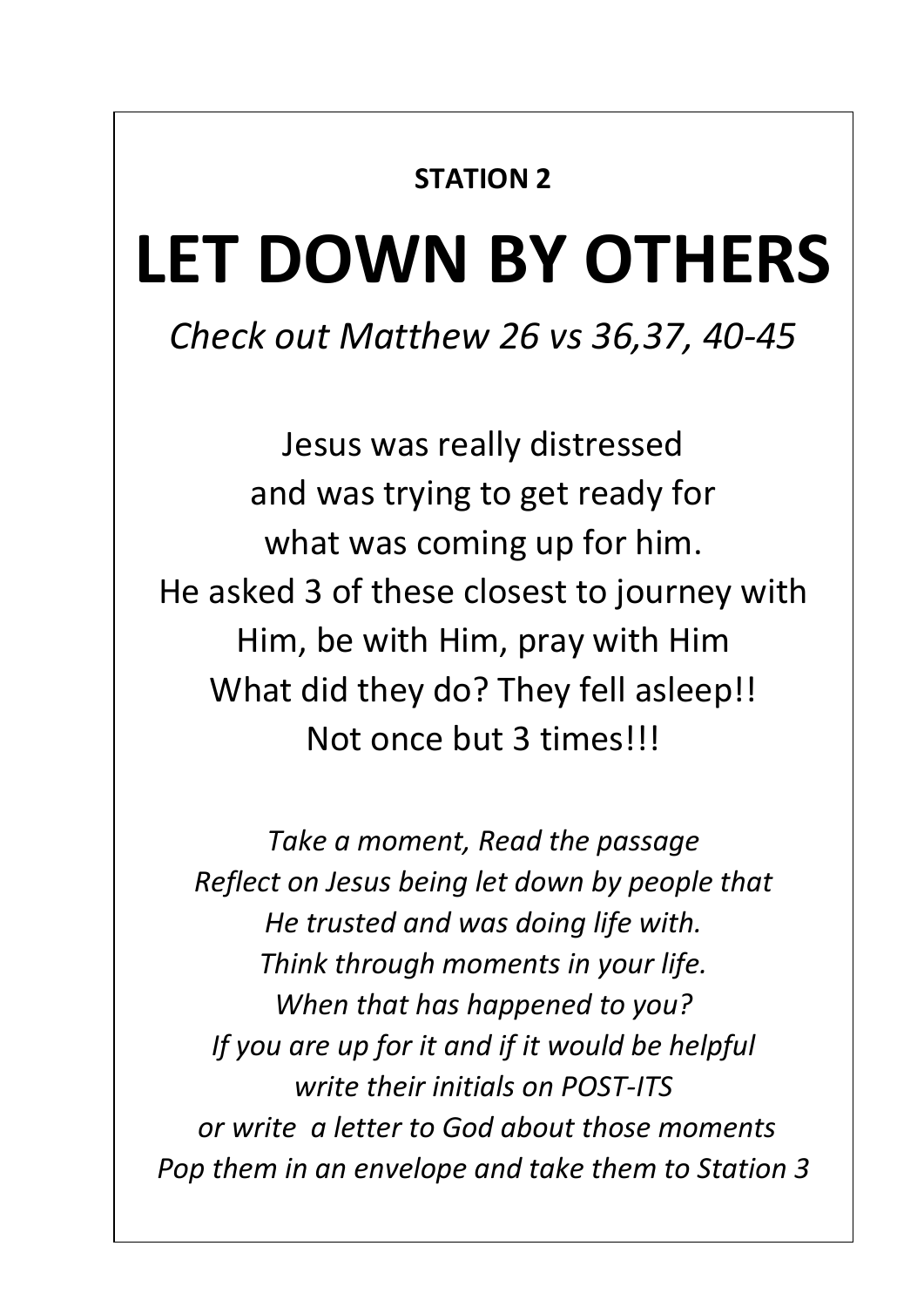#### **STATION 3**

### **BETRAYAL**

*Check out Matthew 26 vs 46-50 Check out Mark 15 vs 15*

We all have times when the people around us let us down, when others disappoint or hurt us or even betray us. Jesus knows what that was like – it happened to Him.

At the previous station time was spent thinking about who may have let us down and how we reacted when it happened.

*At this station there are Hammers and Nails A cross that symbolises Jesus' love for us We don't have to deal with this on our own Jesus' knows and He is here - He cares about our lives. Take your letters of hurt created at Station 2 if more is on your heart, grab a POST-IT and add more Take a hammer & nails and nail your envelop & post-its to the cross. Jesus knows, He gets it Spend as long as you need at the cross Leave it all with him*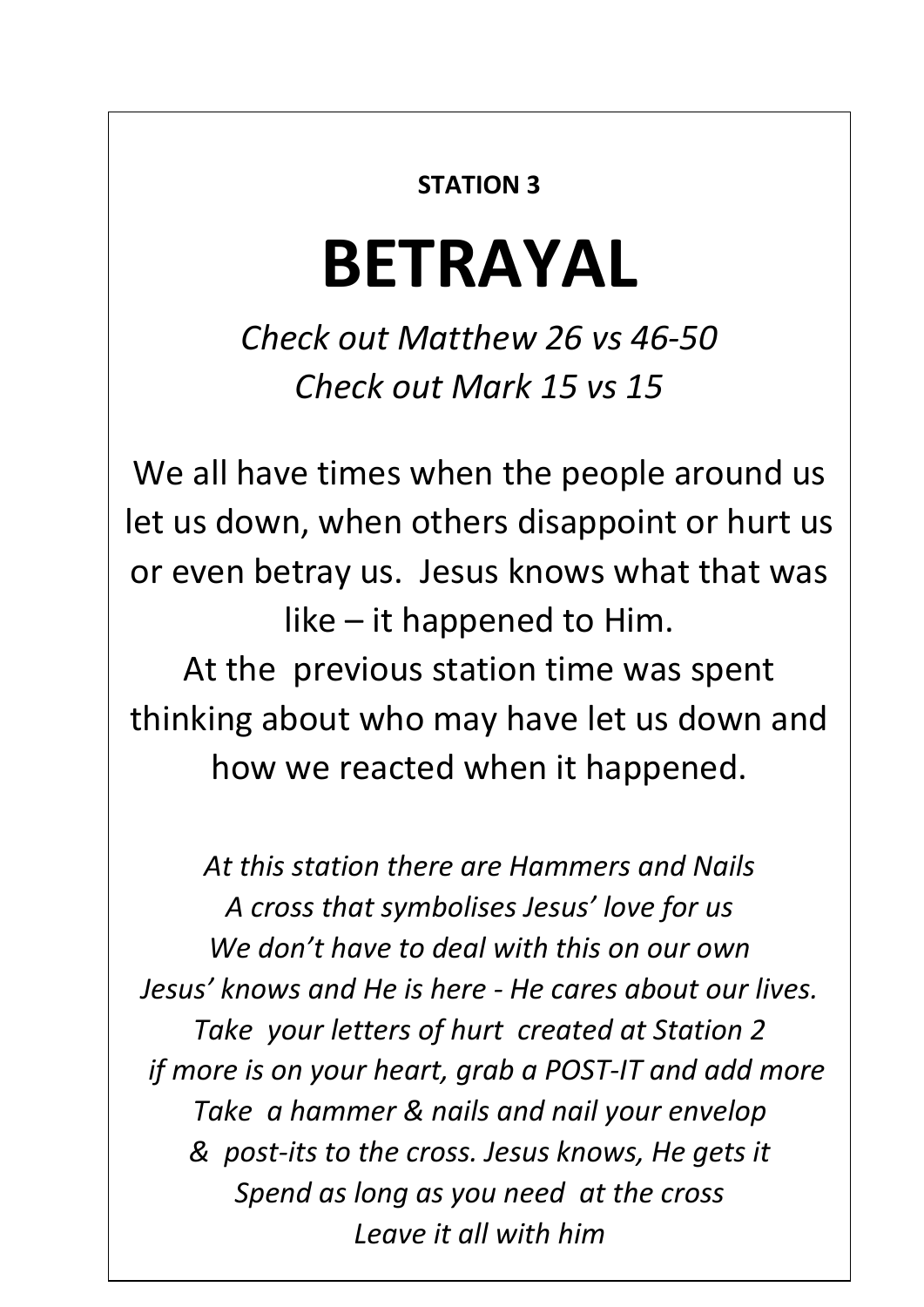# **MOCKED BEING MADE FUN OF**

*Check out Matthew 27 vs32-44 Check out Mark 15 vs 16-20 Check out Luke 23 vs 40-43*

Jesus is relevant - He was one of us He was bullied & seemed powerless He must have felt such despair People being harsh, cruel, unkind when things were already so awful.

This week a beautiful man I know who is homeless was hurt badly because he was discovered sleeping outside The Ukraine people, & others around the world, fleeing for safety How can people hurt other people? Soooooooooo not ok - but even this - Jesus can connect to. Being hurt while already so vulnerable Jesus went through a lot and He so gets our darkest of times, He even knows personally what it is like when humans do their worst to others – it was done to Him. From birth right through to His death **He was, and is, the Son of Man** He also never stopped being generous and He never stepped away from His purpose on earth **He was, and is, the Son of God.**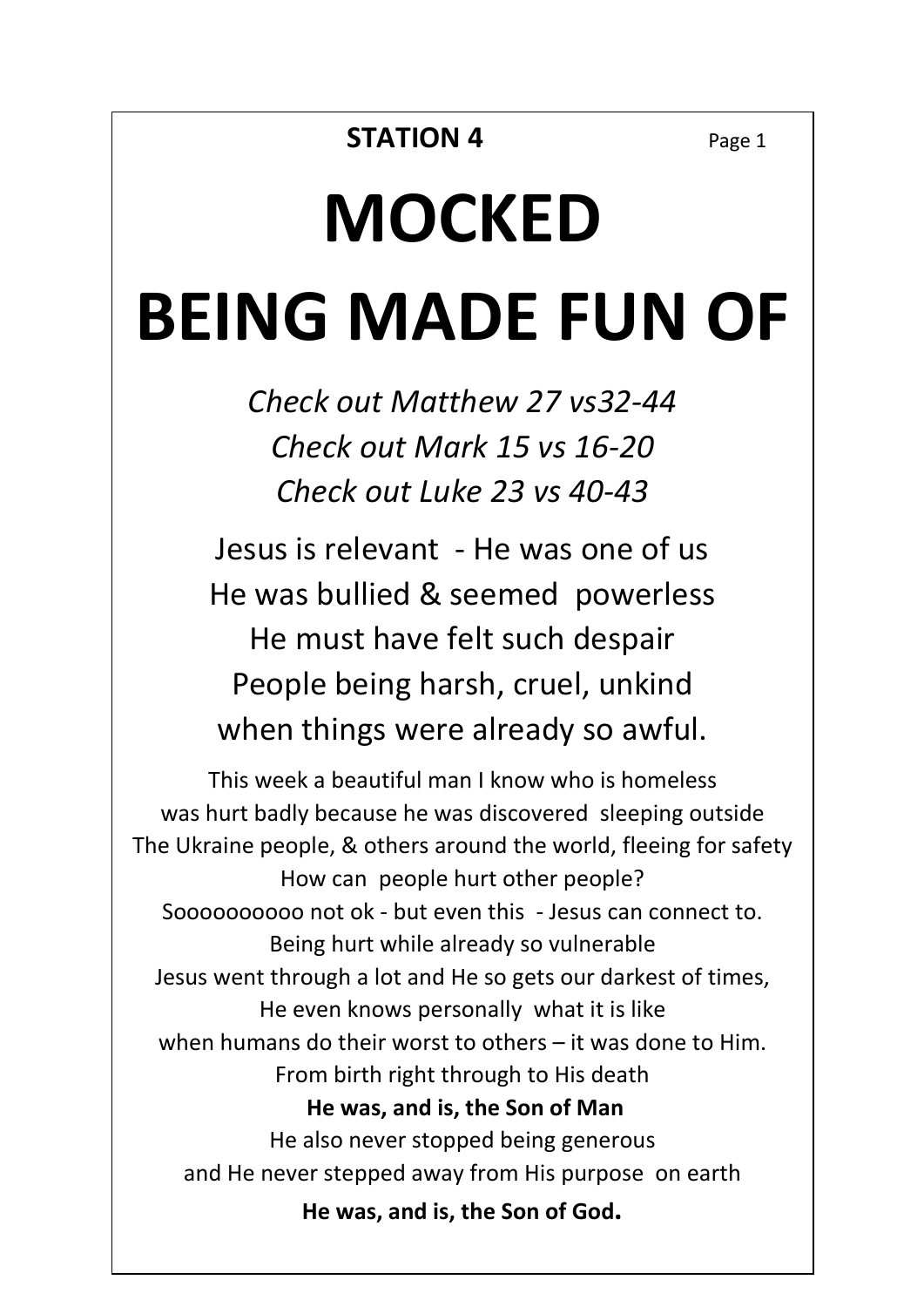#### **STATION 4** Page 2

# **MOCKED BEING MADE FUN OF**

At Easter we are asked to think about Jesus what He did & why. We remember all He went through. Here are some things to help us understand some of the physical things He went through Spend some time looking – touching it all - Exploring thinking it all through. Despite it all Jesus was generous to others To us all – He carried though and died To the thief on the cross He gave him the gift of hope of more after death, showing such massive generosity

- The Crown of thorns on His head *Try it on*
- The Purple robe across His shoulders *Place it across both of your shoulders Jesus clothes were taken off Him & they put Him in a purple robe*
- The Large nails in His hands and feet *Get a Nail and hammer and bang it into the 4x12 piece of wood.*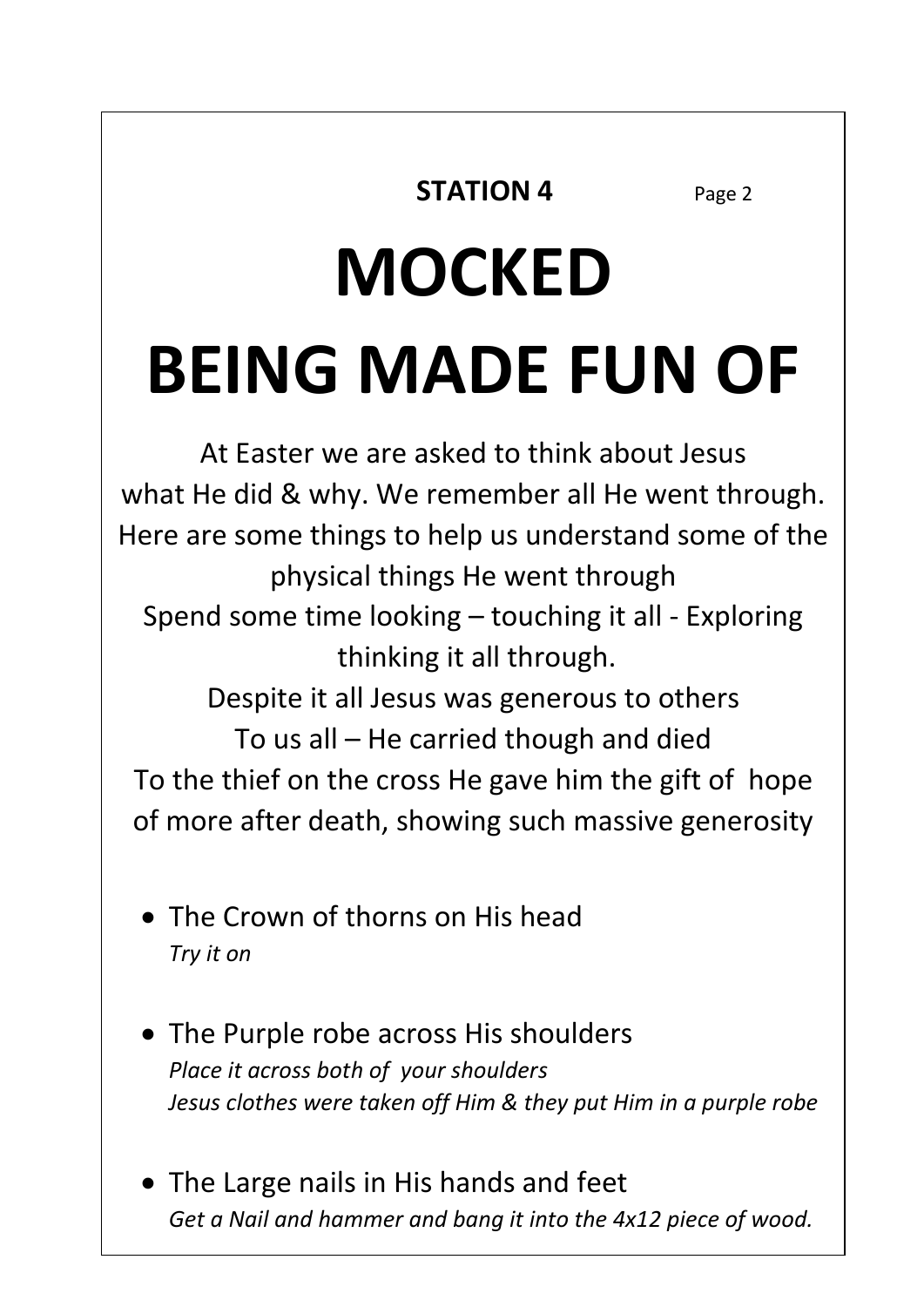#### **STATION 5** page 1

### **BLACK FRIDAY**

*Check out Mark 15 vs 33-41 Check out John vs 38-42*

It was the Darkest of hour of Jesus life He felt so abandoned emotionally (He even yelled out on the cross asking God why He had abandoned Him)

Jesus couldn't feel God but God was there through it all and in Jesus last breath he spoke with God "Father, into your hands I commit my spirit"

#### It's the same for us.

God is with us even when we can't feel Him. After Jesus last breath - all of creation shuddered For 3 hours from noon – 3pm there was no light The people were surrounded by total darkness. When it became light again people found the curtain in the temple was ripped down in the middle *When they wanted to talk with God they could go to the temple, tell a Priest who went past the curtain and met with God for them. The ripped curtain was a sign of a new time – a new way to connect with God*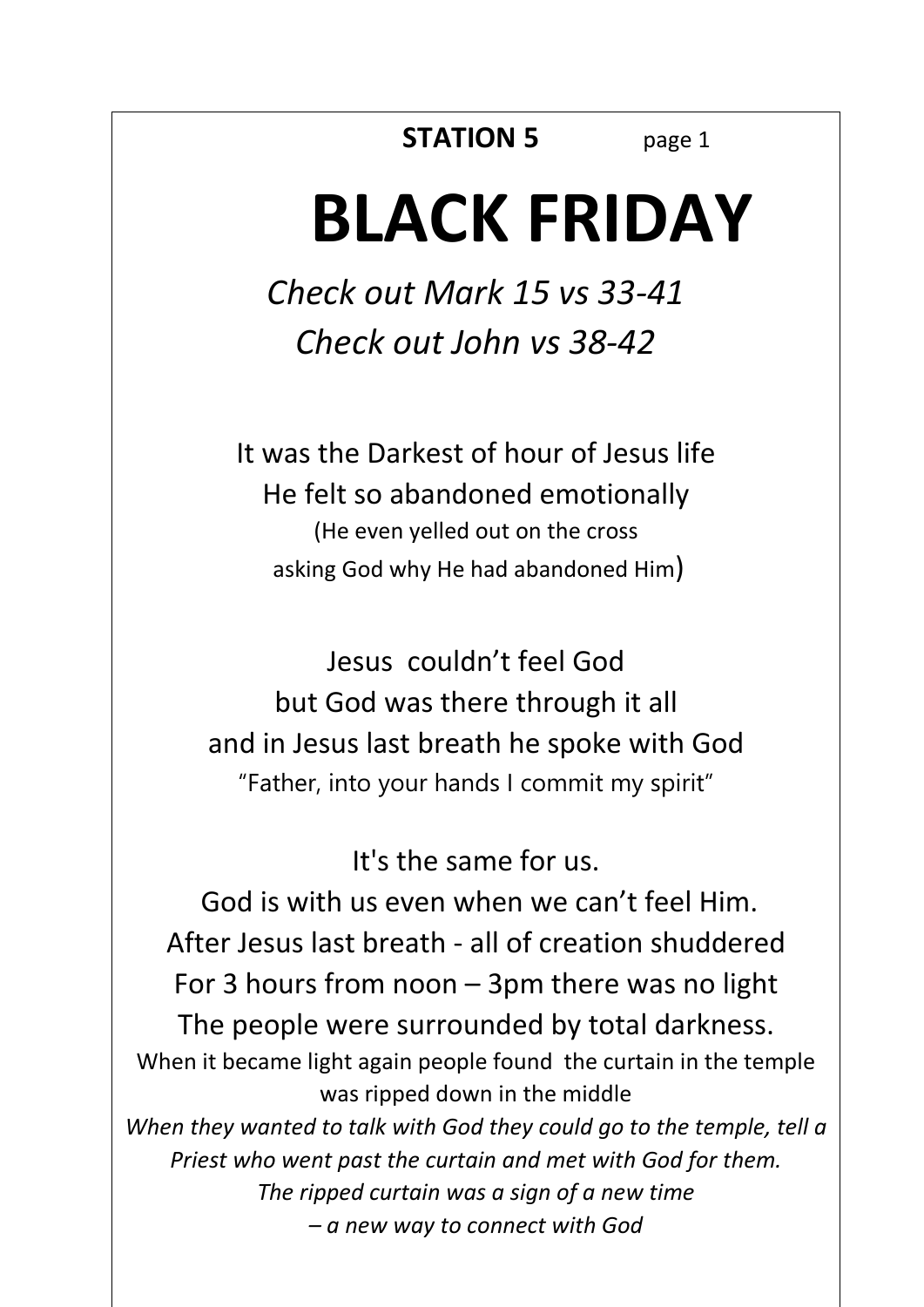### **BLACK FRIDAY**

The Curtain ripped and opened as Jesus died meaning we no longer have to use a Priest or another person to connect to God.

Jesus broke the barrier once and for all So we can connect with God personally.

*What barriers hold us back from God Don't believe? Disappointed? Distrust? Disillusioned? Disinterested? Don't know how to connect with him? Spend some time in the dark talking to God about them. Write words or pictures on stones showing what they are. When the light is on again, place them in the basket on the other side of the curtain asking God to remove the barriers, lay them down, leaving them with him*